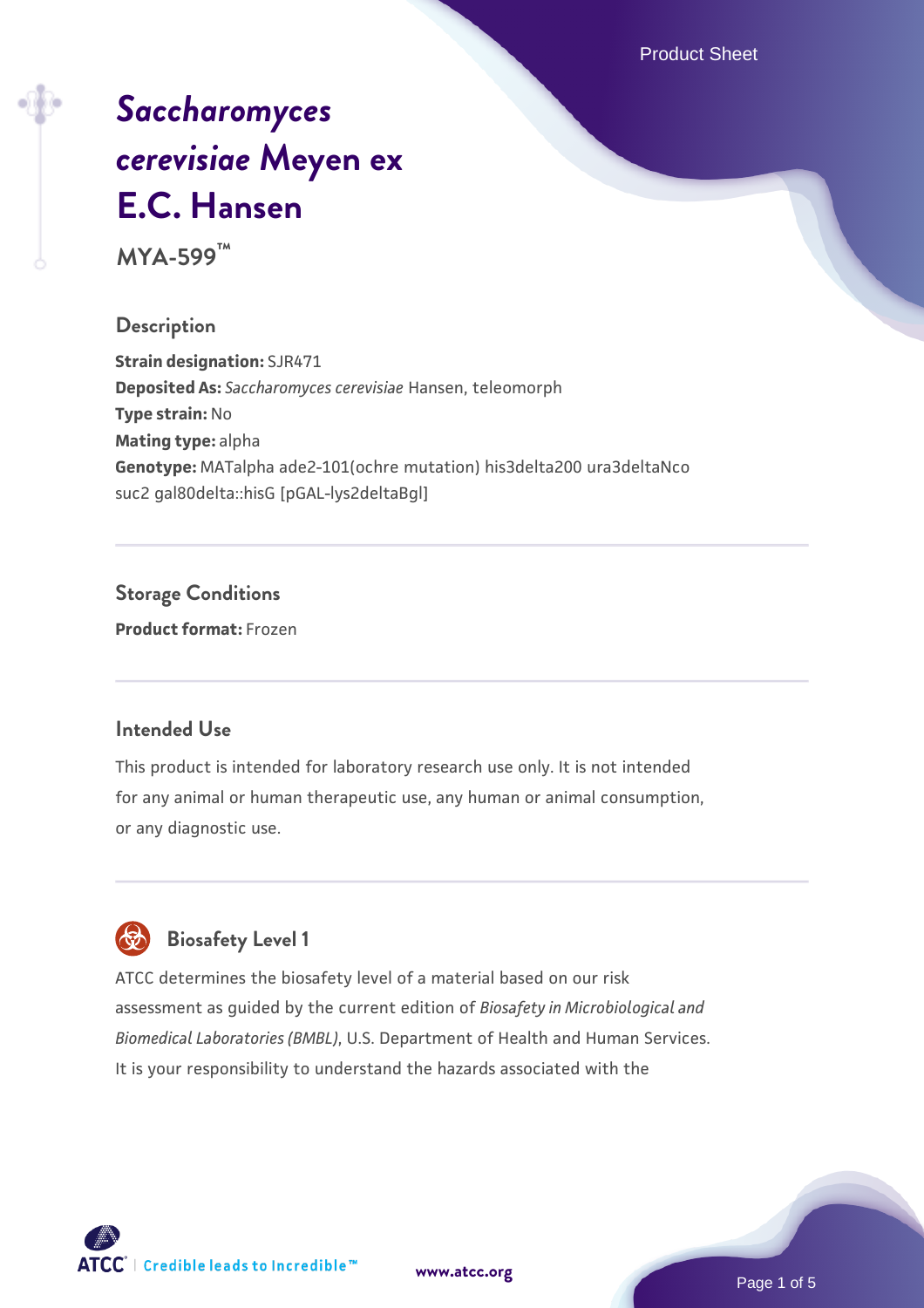### **[Saccharomyces cerevisiae](https://www.atcc.org/products/mya-599)** [Meyen ex E.C. Hansen](https://www.atcc.org/products/mya-599) **MYA-599**

material per your organization's policies and procedures as well as any other applicable regulations as enforced by your local or national agencies.

ATCC highly recommends that appropriate personal protective equipment is always used when handling vials. For cultures that require storage in liquid nitrogen, it is important to note that some vials may leak when submersed in liquid nitrogen and will slowly fill with liquid nitrogen. Upon thawing, the conversion of the liquid nitrogen back to its gas phase may result in the vial exploding or blowing off its cap with dangerous force creating flying debris. Unless necessary, ATCC recommends that these cultures be stored in the vapor phase of liquid nitrogen rather than submersed in liquid nitrogen.

### **Certificate of Analysis**

For batch-specific test results, refer to the applicable certificate of analysis that can be found at www.atcc.org.

### **Growth Conditions**

**Medium:**  [ATCC Medium 1245: YEPD](https://www.atcc.org/-/media/product-assets/documents/microbial-media-formulations/1/2/4/5/atcc-medium-1245.pdf?rev=705ca55d1b6f490a808a965d5c072196) **Temperature:** 25°C

### **Material Citation**

If use of this material results in a scientific publication, please cite the material in the following manner: *Saccharomyces cerevisiae* Meyen ex E.C. Hansen (ATCC MYA-599)



**[www.atcc.org](http://www.atcc.org)**

Page 2 of 5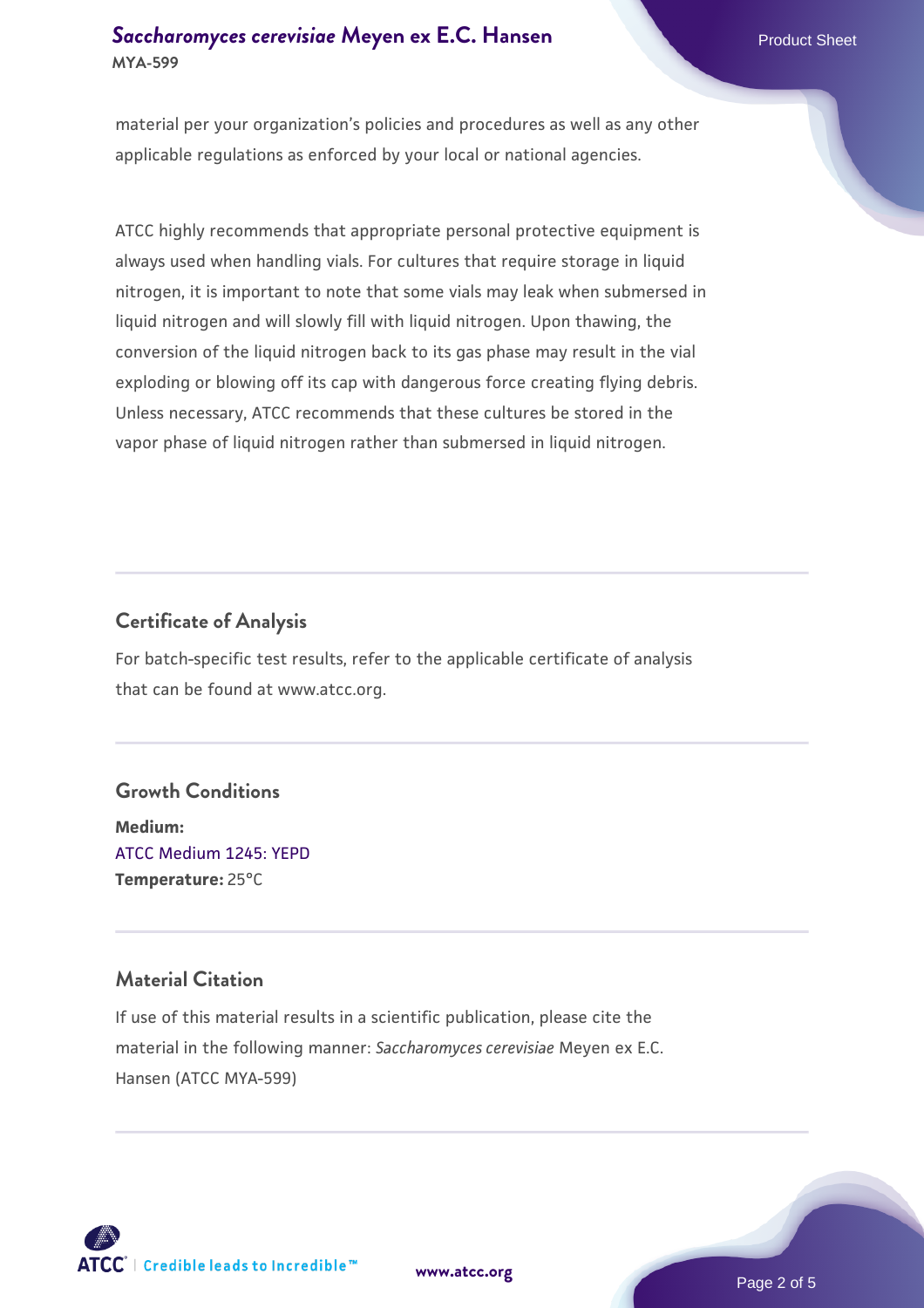## **[Saccharomyces cerevisiae](https://www.atcc.org/products/mya-599)** [Meyen ex E.C. Hansen](https://www.atcc.org/products/mya-599)

**MYA-599**

### **References**

References and other information relating to this material are available at www.atcc.org.

### **Warranty**

The product is provided 'AS IS' and the viability of ATCC® products is warranted for 30 days from the date of shipment, provided that the customer has stored and handled the product according to the information included on the product information sheet, website, and Certificate of Analysis. For living cultures, ATCC lists the media formulation and reagents that have been found to be effective for the product. While other unspecified media and reagents may also produce satisfactory results, a change in the ATCC and/or depositor-recommended protocols may affect the recovery, growth, and/or function of the product. If an alternative medium formulation or reagent is used, the ATCC warranty for viability is no longer valid. Except as expressly set forth herein, no other warranties of any kind are provided, express or implied, including, but not limited to, any implied warranties of merchantability, fitness for a particular purpose, manufacture according to cGMP standards, typicality, safety, accuracy, and/or noninfringement.

### **Disclaimers**

This product is intended for laboratory research use only. It is not intended for any animal or human therapeutic use, any human or animal consumption, or any diagnostic use. Any proposed commercial use is prohibited without a license from ATCC.

While ATCC uses reasonable efforts to include accurate and up-to-date information on this product sheet, ATCC makes no warranties or representations as to its accuracy. Citations from scientific literature and

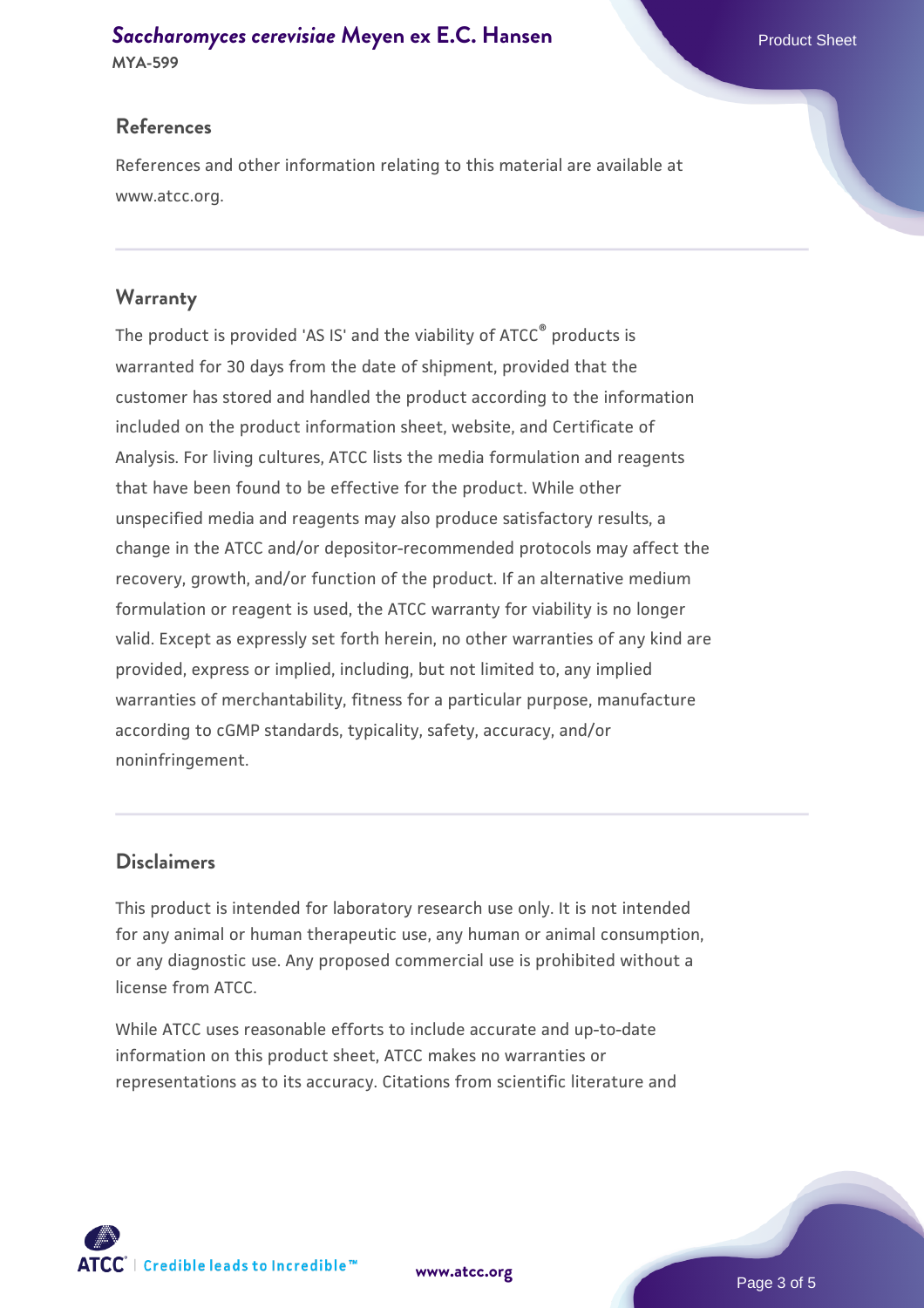patents are provided for informational purposes only. ATCC does not warrant that such information has been confirmed to be accurate or complete and the customer bears the sole responsibility of confirming the accuracy and completeness of any such information.

This product is sent on the condition that the customer is responsible for and assumes all risk and responsibility in connection with the receipt, handling, storage, disposal, and use of the ATCC product including without limitation taking all appropriate safety and handling precautions to minimize health or environmental risk. As a condition of receiving the material, the customer agrees that any activity undertaken with the ATCC product and any progeny or modifications will be conducted in compliance with all applicable laws, regulations, and guidelines. This product is provided 'AS IS' with no representations or warranties whatsoever except as expressly set forth herein and in no event shall ATCC, its parents, subsidiaries, directors, officers, agents, employees, assigns, successors, and affiliates be liable for indirect, special, incidental, or consequential damages of any kind in connection with or arising out of the customer's use of the product. While reasonable effort is made to ensure authenticity and reliability of materials on deposit, ATCC is not liable for damages arising from the misidentification or misrepresentation of such materials.

Please see the material transfer agreement (MTA) for further details regarding the use of this product. The MTA is available at www.atcc.org.

### **Copyright and Trademark Information**

© ATCC 2021. All rights reserved. ATCC is a registered trademark of the American Type Culture Collection.

### **Revision**

This information on this document was last updated on 2021-05-20



**[www.atcc.org](http://www.atcc.org)**